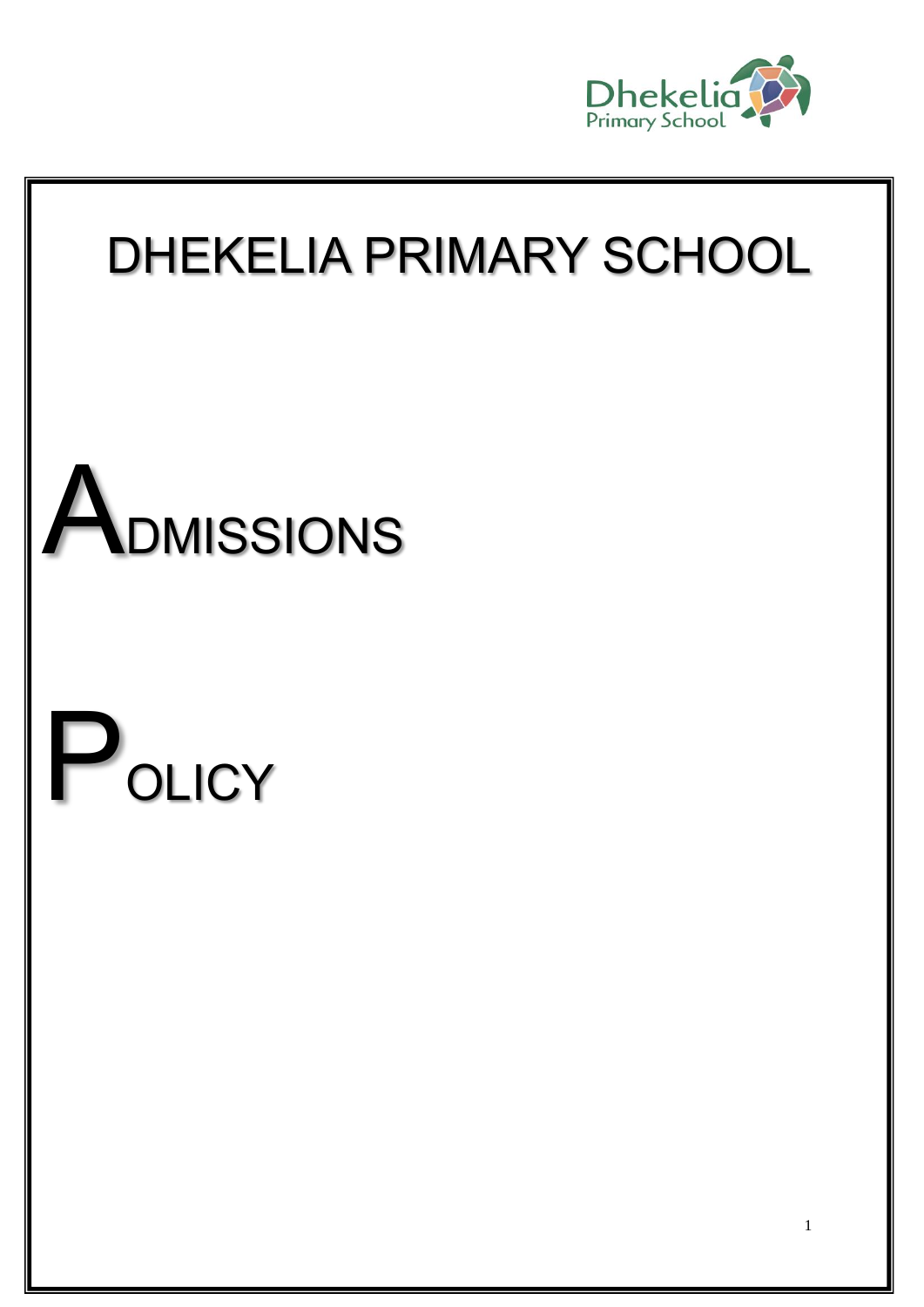

## **Dhekelia Primary School Admissions Policy**

Dhekelia Primary School is a Ministry of Defence (MOD) School. Under MOD Schools Admissions guidelines, admission to any MOD School requires Educational Clearance prior to a family posting overseas. Without Educational Clearance, children cannot be admitted to an MOD school.

Please contact the Admissions Administrator by email at [dps.admission@sceschools.org](mailto:dps.admission@sceschools.org) (Tel: 2474 8322) who will send the relevant registration paperwork including a Pupil Admission Form and questionnaire. In the questionnaire you will be asked to provide consent for Dhekelia Primary school to contact your child's current school and request information on your child using a Pupil Information Profile.

Once this information is gathered, it will be passed onto Mrs Anna Vrahimi, Assistant Headteacher (SENCO & Inclusion). If there are any special educational needs or medical needs, then Mrs Vrahimi will contact your child's school and decide what support your child may need, before an Educational Clearance can be granted.

- 1. Your child has no special needs and a certificate of educational clearance is issued with letter A.
- 2. Your child has some low level special needs which can be met by the school and local partners. In this case a certificate of educational clearance is issued with letter B.
- 3. Your child has a significant level of special needs/has current involvement from other agencies/there are potential resource implications then an MOD Assessment of Suitability Overseas (MASO) is required. No certificate of educational clearance is issued; Letter C is sent to parents and the case is referred to Pupil and Family Services Office in Episkopi.

**All families are required to have the Certificate of Educational Clearance before they fly. If you do not have this certificate they will not be automatically be admitted to school on arrival in Cyprus. The Families Section at Movements Support Services, MOD Abbey Wood will not be able to book your flights without the Educational Clearance Certificate for each school age child.**

In some instances, we may require further advice whether a child's needs can be met. In this instance, a MASO (MOD Assessment of Supportability Overseas) process will begin, which can take up to 9 weeks. The leaflet, '*MOD ASSESSMENT OF SUPPPORTABILITY OVERSEAS (MASO) - Information for Parents* explains the process in detail.

Once an Educational Clearance has been granted and parents must liaise with the Admissions Administrator to arrange for an interview with the Headteacher and to see the school and to agree a date for your child to start school.